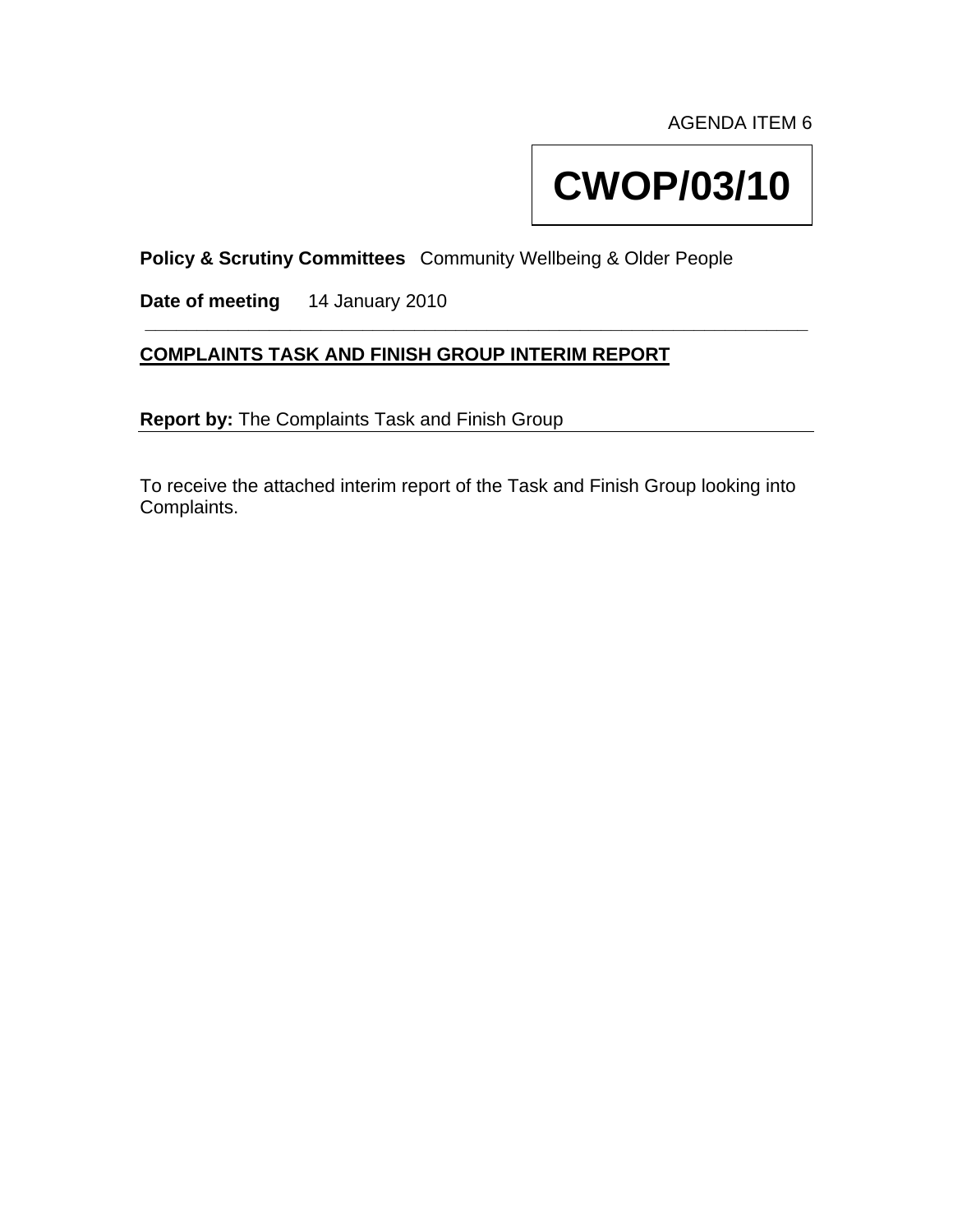#### **Task and Finish Group on Complaints Process.**

The members firstly met the complaints team to enquire on the makeup of the complaints and the geographic spread.

The complaints were broken down into categories and disciplines.

At our first meeting it was difficult to distinguish the reasons for residents making complaints and identify the root cause.

Members requested that we focus on subjects which appeared to generate the largest amount of complaints.

The items that were suggested for the next meeting were, Quality of Social Work Support, Failure to Provide, Delay in Provision and Quality of O/T Service. After discussions, it was agreed that a sample of complaints should be chosen at random to present to the next meeting scheduled for  $29<sup>th</sup>$  October 09. We looked at the breakdown of complaints over a 12 month period. We looked at 16 specific cases chosen at random, demographic information relating to local populations and type of complaints, training materials which support the new complaint handling procedures currently being rolled out and the Ombudsman principles for good complaint handling

From this early scrutiny it was felt that complaints generated by councillors should have a procedure devised to facilitate speedier resolution to residents concerns raised via their councillor. Whilst there is a need for speedy resolution we must be mindful of the requirements to protect individuals and their personal information. Such a procedure may eradicate the complaints which could be dealt with more effectively by a local manager rather than starting at the top and working down lengthening the process and therefore the timescale.

 There is a need for access to local managers to assist members to resolve local issues much more speedily. The more local members familiarise themselves with local staff the quicker problems will be resolved.

#### **Recommendation:-**

**We await the outcomes of the special group under Cllr Finch who are specifically addressing the issue of member complaints.** 

The case we looked at from an MP was for the provision of a shower. Whilst the assessment was carried out by ECC O/T's the actual provision delay is solely attributed to a Local Authority who were responsible for the funding via DFG. Should the process for this complain be changed to refer it straight to the Local Authority directly who can address the complaint much quicker?

### **Recommendation that the local manager signposts the complainant to the relevant local authority.**